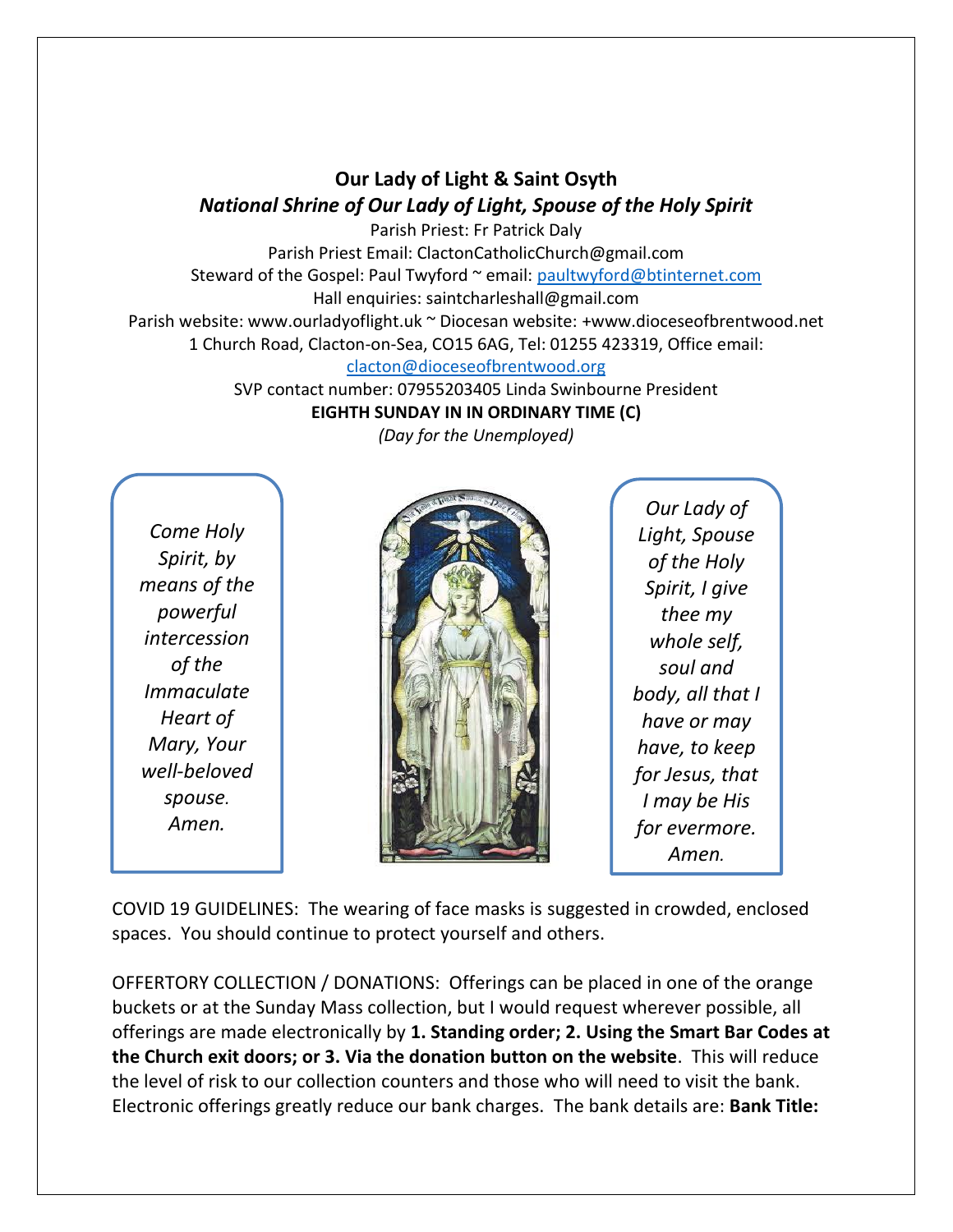## **Catholic Church Clacton-on-Sea, Sort Code 401322, Account Number: 41020463.**

Members of the gift-aid scheme should quote their name and gift aid number in the Reference. Funds received last week:

Electronic Offerings £314.00 of which £262.00 was gift aided.

Collection Offerings £482.85 of which £107.00 was gift aided.

Thank you for your generosity, for Gift Aiding your offerings, and for your support of the Parish. Fr Patrick.

## LUKE 6:39-45

In this Sunday's Gospel, Jesus tells us 'Why do you observe the splinter in your brother's eye and never notice the plank in your own'? This appears to be a ridiculous statement that a person could be walking about with a plank of wood in their eye and be commenting about a splinter in the eye of another person! At the heart of this Gospel is our personal relationship with God. If our relationship with God is alive and well, our relationships with other people will also be good. If we have a poor relationship with God, it will adversely affect all the other relationships in our lives.

We are commanded to love the Lord our God with all our hearts, minds, and strength and to love our neighbour as ourselves. In loving God, we acknowledge our true state before God. God is the all-powerful and all loving creator of everything in the Cosmos, including ourselves. We can only ever approach God on our knees acknowledging our weakness and sinfulness.

Despite our unfaithfulness and selfishness, God loves us totally. God never withdraws His love from us. Out of love for us, God sent His Only Son into the world to die on a cross to be the perfect sacrifice for our sins. There is no sin that cannot be forgiven by God through the death of His Son. If God does not condemn and judge us for our faults, how can we possibly in all fairness, point out the faults of others in our lives.

STATIONS OF THE CROSS: Commence every Friday evening at 7.00 pm in the church from 4th March 2022. Please bring your children or grandchildren. It is very important that they experience this devotion.

SATURDAY 5th MARCH: Fr Patrick will be attending the Brentwood Synod Day. It will not be possible to celebrate the 9.30 am Mass or Sacrament of Reconciliation.

BRENTWOOD YOUTH SERVICE 2022 EVENTS: Please see [www.bcys.net/events](http://www.bcys.net/events) for information.

DIOCESAN PILGRIMAGE TO WALSINGHAM 28th MAY 2022: The Parish will be joining the Diocesan Pilgrimage this year. Please put a note in your diary. Further details to follow.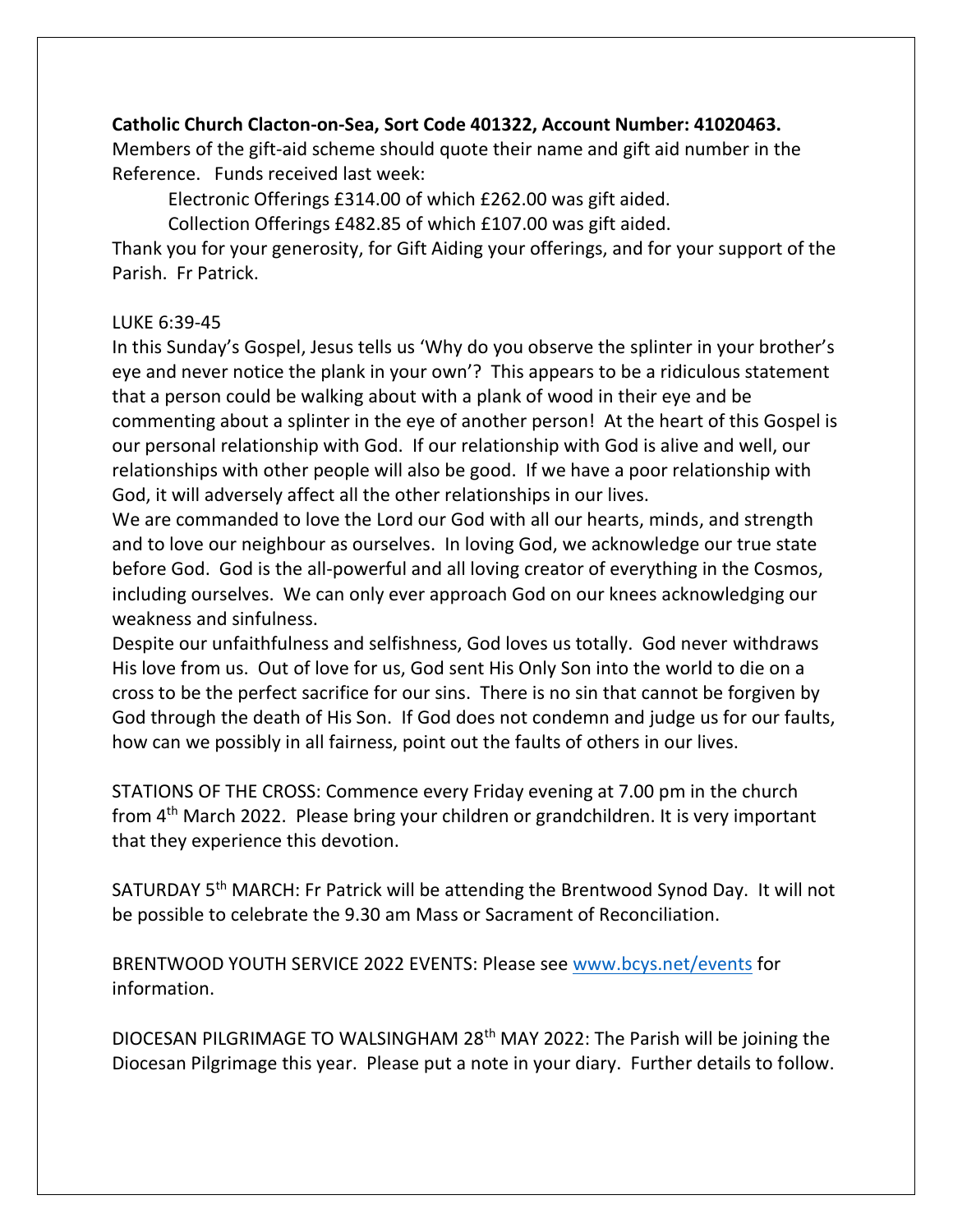CHURCHES TOGETHER: World Day of Prayer – a service for everybody at 2.00 pm in St Paul's Church on Friday 4<sup>th</sup> March 2022.

THRESHOLDS OF HOPE QUESTION: What is new about the new evangelisation? Input will be given by Fr Paschal Uche, assistant priest at St James the Less, Colchester, Sunday 27th February, 4.00 – 5.00 p.m. via Zoom. To join this Zoom meeting simply forward a contact email to adultformationvicariate@dioceseofbrentwood.org. For more information go to www.thresholdsofhope.co.uk

| Saturday 26 <sup>th</sup> February 2022. | 9.30 am.               | <b>MASS: Mick Pheasant</b>       |
|------------------------------------------|------------------------|----------------------------------|
|                                          |                        | Intentions                       |
|                                          |                        | Peter & Laura.                   |
| Saturday 26 <sup>th</sup> February 2022. | 11.00 am to 12.00 pm.  | <b>SACRAMENT OF</b>              |
|                                          | Confessions will be    | RECONCILIATION.                  |
|                                          | heard in the Sacristy. |                                  |
| Saturday 26 <sup>th</sup> February 2022. | 11.00 am to 1.00 pm.   | Church is open for private       |
|                                          |                        | prayer with Exposition of the    |
|                                          |                        | <b>Blessed Sacrament.</b>        |
| Saturday 26 <sup>th</sup> February 2022. | 12.00 pm.              | THE HOLY ROSARY.                 |
| Saturday 26 <sup>th</sup> February 2022. | 6.00 pm.               | <b>MASS: Mgr Gerard McSorley</b> |
| Vigil of the Eight Sunday in             |                        | Intentions                       |
| Ordinary Time. (C).                      |                        | Pat & Sandra Murray.             |
| Sunday 27 <sup>th</sup> February 2022.   | 8.30 am.               | <b>MASS: Peter Harris RIP</b>    |
| The Eight Sunday in Ordinary             |                        | Andrews Family.                  |
| Time. $(C)$                              |                        |                                  |
| (Day for the Unemployed).                |                        |                                  |
| Sunday 27 <sup>th</sup> February 2022.   | 10.30 am.              | <b>MASS: Mary Connelly RIP</b>   |
|                                          | <b>FAMILY MASS.</b>    | Karen Wood.                      |
| Monday 28 <sup>th</sup> February 2022    | $9.00$ am.             | <b>MASS: Trevor Clarke RIP</b>   |
|                                          |                        | Julia Clarke.                    |
| Tuesday 1 <sup>st</sup> March 2022       | 9.00 am.               | MASS: Jennifer Syme &            |
| Feast of St David, Bp, Patron            |                        | <b>Family RIP</b>                |
| of Wales.                                |                        | Sydney, Sonya & Shane.           |
| Wednesday 2 <sup>nd</sup> March 2022     | 9.00 am.               | <b>MASS: Pat Hughes RIP</b>      |
| Ash Wednesday                            |                        | May, Noel, Theresa &             |
|                                          |                        | Pauline.                         |

## **THIS WEEK'S SERVICES.**